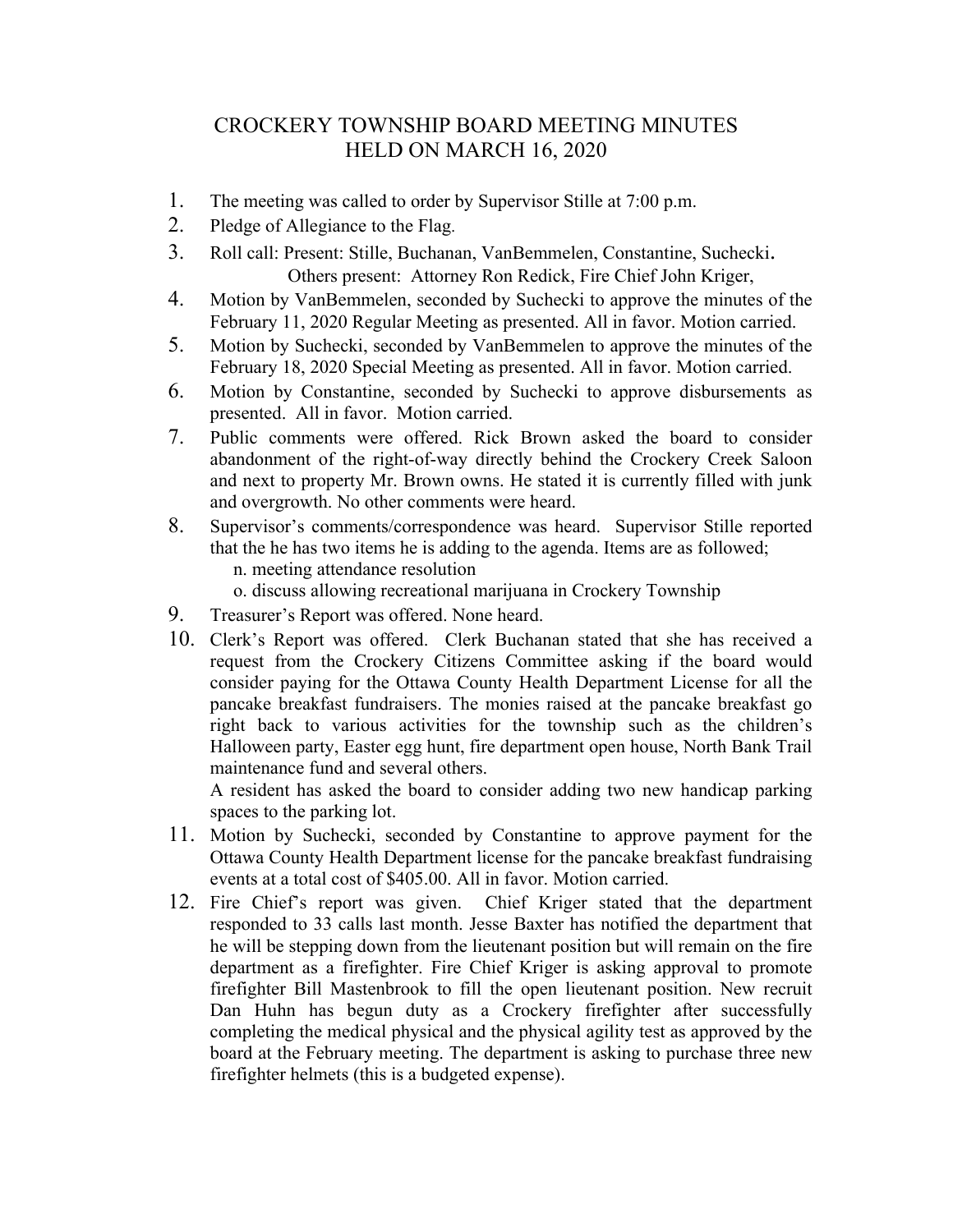- 13. Motion by VanBemmelen, seconded by Buchanan to approve the promotion for Bill Mastenbrook to lieutenant as recommended by the Fire Chief. All in favor. Motion carried.
- 14. Motion by VanBemmelen, seconded by Buchanan to approve the purchase of three new firefighter helmets at a cost of approximately \$350.00 each. All in favor. Motion carried.
- 15. Committee Chair reports were offered. No reports were heard.
- 16. Board Member Committee reports were offered. No reports were heard.
- 17. The public hearing for the Michigan Natural Resources Trust Fund (MNRTF) grant application submittal was declared open at 7:17 p.m. Supervisor Stille gave a description of the Nunica Junction Trailhead project. He explained that he has not been able to reach an agreement with Rick Brown on the property behind the post office that the township had wanted to include in the trailhead plan. The application is for a \$116,000 grant from MNRTF. After board discussion the Supervisor asked for public comments. Eric Erhorn asked if the trailhead project is contingent on the purchase of property from Rick Brown. Supervisor Stille stated that the trailhead plan can be scaled down if an agreement on the purchase can not be reached. No other comments were heard. The public hearing was declared closed at 7:26 P.M.
- 18. Motion by VanBemmelen, seconded by Constantine to approve Resolution 2020-07, Resolution Of Approval To Support The Michigan Natural Resources Trust Fund Application For The Nunica Junction Trailhead For The Amount Of \$116,000 In Crockery Township. All in favor. Motion carried.
- 19. Motion by VanBemmelen, seconded by Constantine to authorize Supervisor Stille to proceed with negotiating the purchase of the property (approximately ½ acre) behind the post office from Rick Brown which will be added to the trailhead, with the township agreeing to pay for the survey. The total cost not to exceed \$14,300. All in favor. Motion carried.
- 20. Motion by VanBemmelen, seconded by Suchecki to adopt Ordinance 2020-02, An Ordinance to secure the public health, safety and general welfare of the residents and property owners of the Township of Crockery, by providing regulations for the safe discharge of firearms in the Township; and to provide for violations of this Ordinance. All in favor. Motion carried.
- 21. Motion by Suchecki, seconded by VanBemmelen to adopt Ordinance 2020-03, An Ordinance To Amend Township Ordinance No. 2011-06, The Township Noise Control Ordinance. All in favor. Motion carried.
- 22. Motion by Buchanan, seconded by Van Bemmelen to adopt Ordinance 2020-04, Ordinance To Amend The Zoning Ordinance Of The Township Of Crockery [Application of John Stuyfzand; rezoning to C-3 District; 12257 Cleveland Street (Parcel No. 70-04-16-400-010)] as recommended by the Planning Commission. All in favor. Motion carried.
- 23. Discussion was held on the Yonker Drain Assessment as reviewed by the Supervisor. The expected cost for Crockery Township is projected to be \$32,500 which amounts to 12.5%. The township can choose to pay the amount one time or spread the cost over 5 years.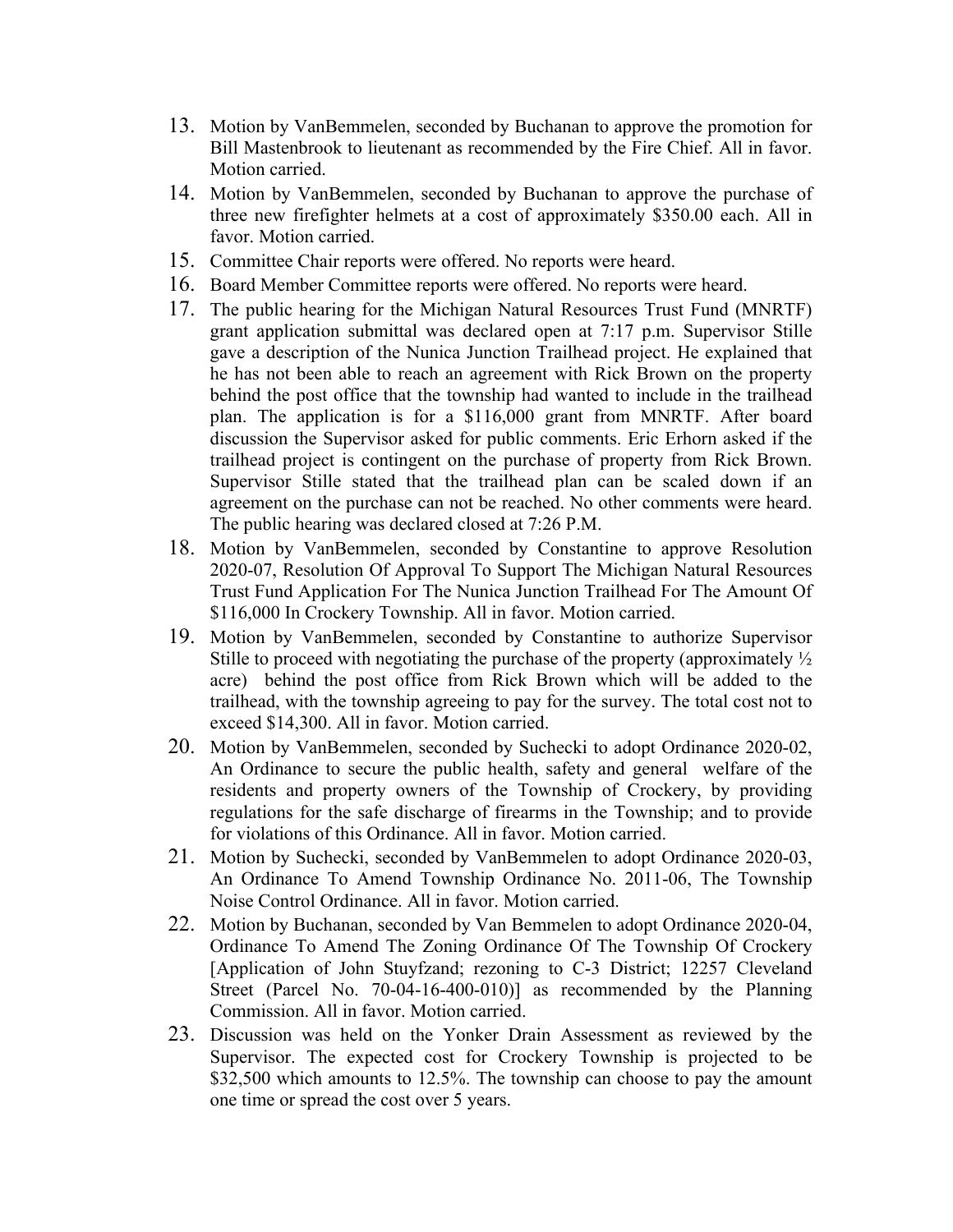- 24. Motion by VanBemmelen, seconded by Suchecki to approve the payment for the Yonker Drain assessment at a cost of up to \$32,500 plus interest, to be paid over 5 years. All in favor. Motion carried.
- 25. Motion by Constantine, seconded by Buchanan to approve the Outdoor Assembly application from Josh Rebedew for Bikefest On The Grand to be held at Conestoga Campground on June  $19<sup>th</sup>$  and  $20<sup>th</sup>$ . This approval is contingent on an updated application with a letter of authorization from the trust attorney for the campground. License will only be issued after the requirements of the Outdoor Assembly Ordinance are turned in to the Clerk. All in favor. Motion carried.
- 26. Motion by Buchanan, seconded by Suchecki to approve the water debt payment of \$37,777.37 as recommended by the Treasurer. All in favor. Motion carried.
- 27. Motion by Constantine, seconded by VanBemmelen to approve the sewer bond interest payment of \$8,456.88 as recommended by the Treasurer. All in favor. Motion carried.
- 28. Motion by Suchecki, seconded by Buchanan to approve the \$425,000 Water Bond (Garfield St.) payment of \$3,900 as recommended by the Treasurer. All in favor. Motion carried.
- 29. Discussion was held on the progress of the office space reconfiguration and refurbishment. New carpet should be installed, and some new desks will need to be purchased to complete the move of all office space to West side of the building and to include some security measures as recommended by the Ottawa County Sheriff Department.
- 30. Motion by Constantine, seconded by VanBemmelen to authorize an expenditure up to \$18,000 for the completion of the office space reconfiguration. All in favor. Motion carried.
- 31. Motion by Buchanan, seconded by Suchecki to authorize the Supervisor to make the decision on whether the April meeting should be canceled because of the Coronavirus, if the agenda does not warrant a meeting. All in favor. Motion carried.
- 32. Motion by VanBemmelen, seconded by Suchecki to adopt Resolution 2020-08, Resolution To Establish Attendance Policy For Appointed Boards, Commissions, And Committees. All in favor. Motion carried.
- 33. Discussion was held on whether the township should allow recreational marijuana facilities in Crockery Township. Lori Rogers from Skymint and Aaron Smith from Exit 9 spoke about how they believe it would not only benefit the existing medical marijuana facilities but also Crockery Township.
- 34. Motion by VanBemmelen, seconded by Suchecki to adopt Resolution 2020-09, Resolution Regarding Adult-Use/Recreational Marijuana Establishments. Roll call: Yes – Suchecki, Stille, VanBemmelen. No – Buchanan, Constantine. Motion carried on a 3-2 vote.
- 35. Motion by Buchanan, seconded by VanBemmelen to move to enter closed session under Sections 8(e) and 8(h) of the Open Meetings Act to consult with the Township attorney concerning settlement strategy in connection with the pending litigation involving the Harmon property, and to consider a privileged,